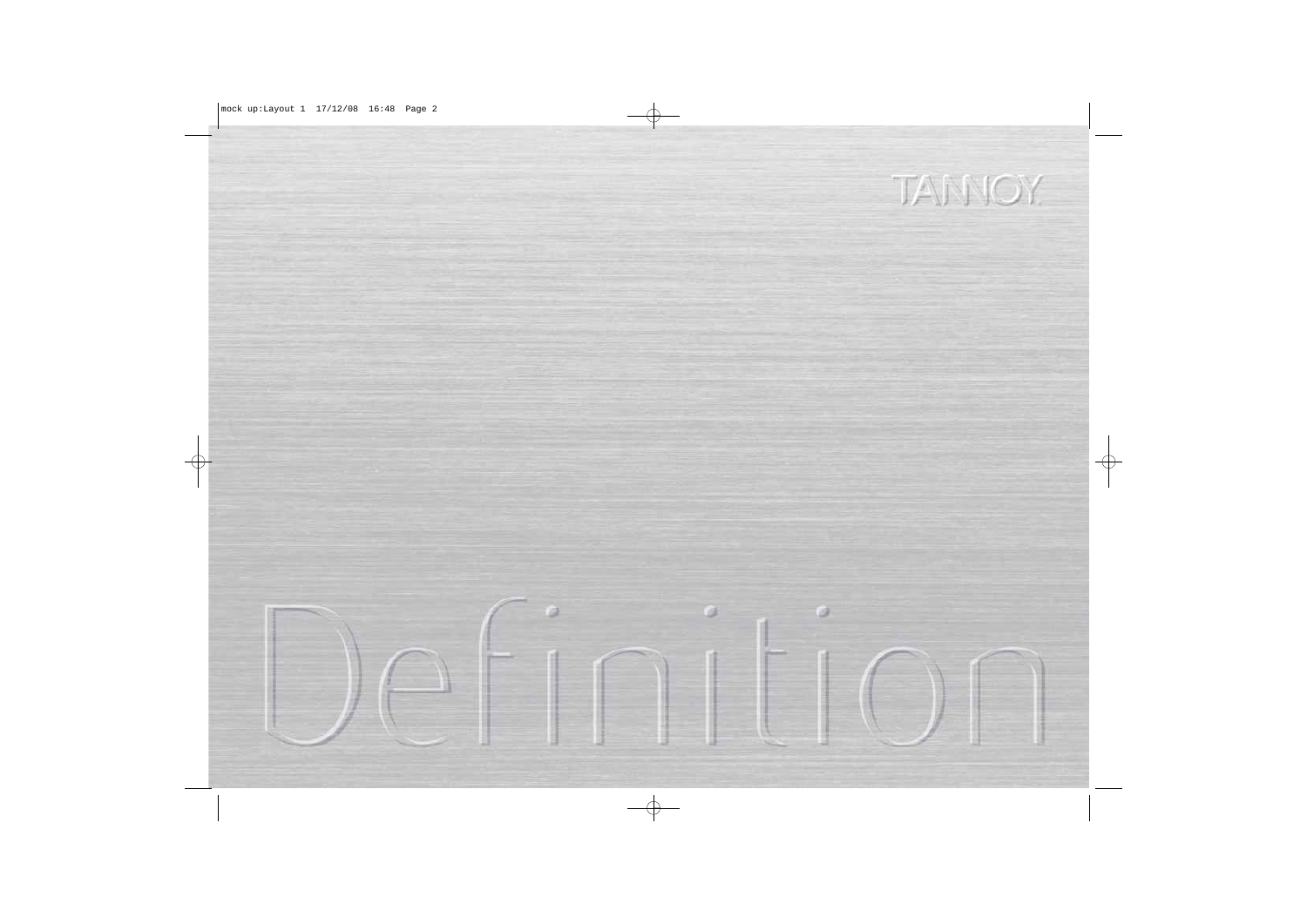## Art of Definition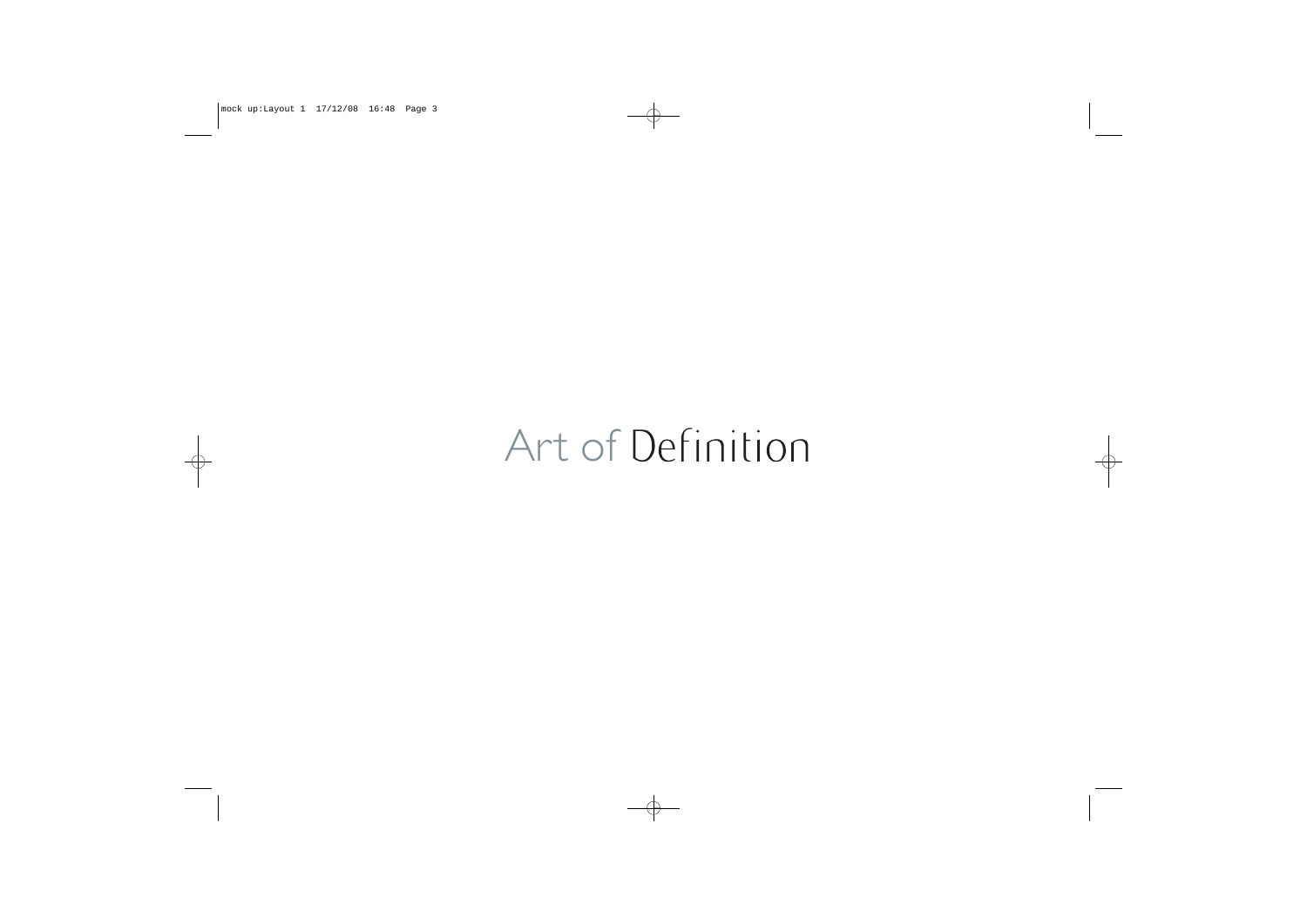# Gallery of modern-

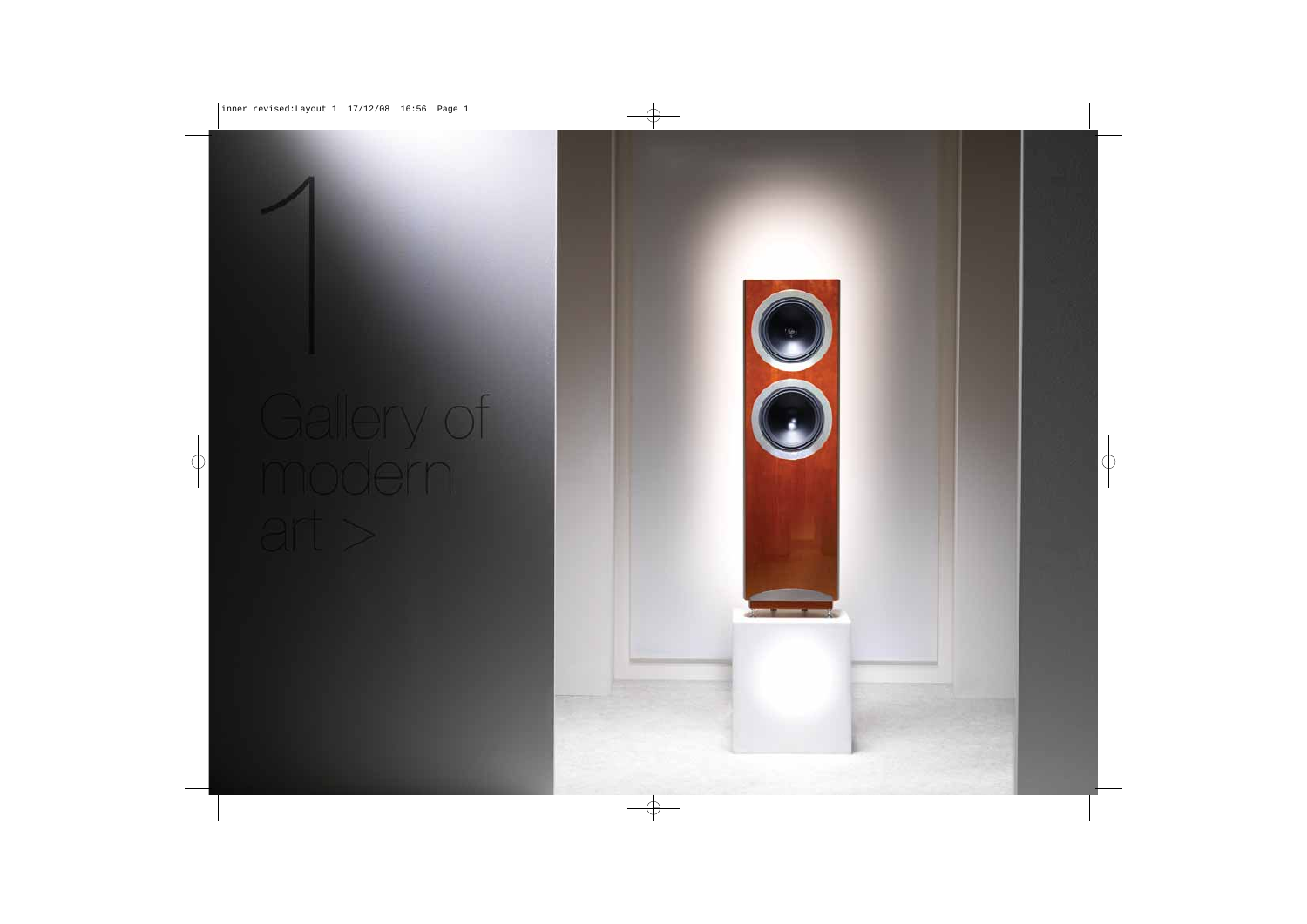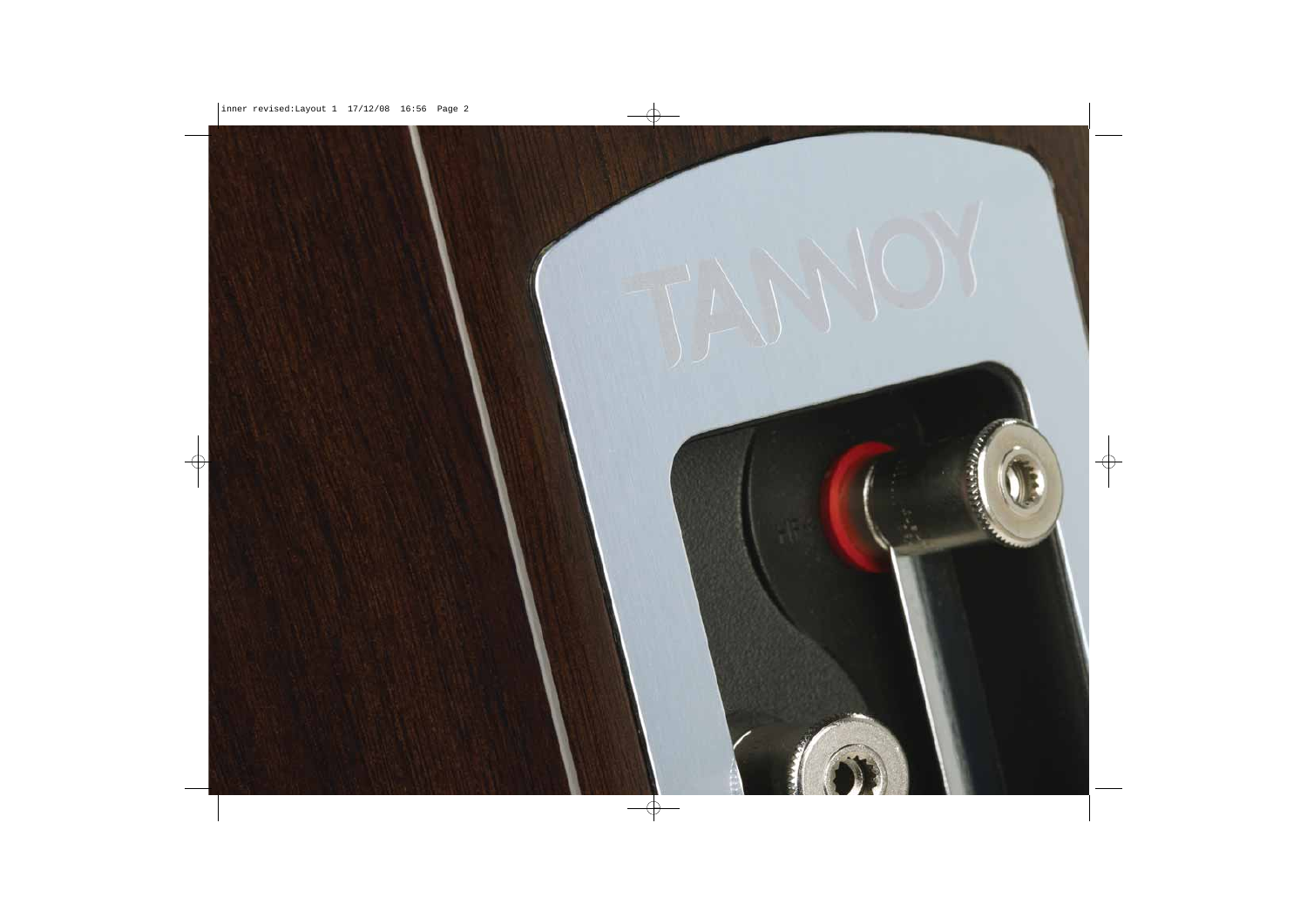**The art of sound: communication** at its purest, function and form in harmony. Definition by Tannoy embodies this art, redefining the loudspeaker. Rich, articulate and expressive in sound; elegant, contemporary and organic in style, Definition is beauty to be appreciated on every level.

Definition distils and refines 80 years of Tannoy's audio heritage, technology, innovation and acoustic design into the company's most accurate, revealing and involving loudspeaker to date. Remarkably cohesive across the widest range of program material, Definition captures the fundamental dynamics of the music with ease. From generating the power and passion of orchestral crescendos to communicating the timbre signature of a violin solo, Definition stimulates and inspires.

Combining the very latest Dual Concentric drivers, Deep Cryogenically Treated components and precious metal materials in an all-new cabinet crafted from the finest plywood, Definition pushes the boundaries of musical reproduction in the home; exceptional vocal imaging with point source accuracy, the ability to reveal the finest nuances of complex compositions and dynamic speed capable of reproducing the energy and attack of live music. Captivating, effortless and natural, Definition defines the art of sound.

### The art of sound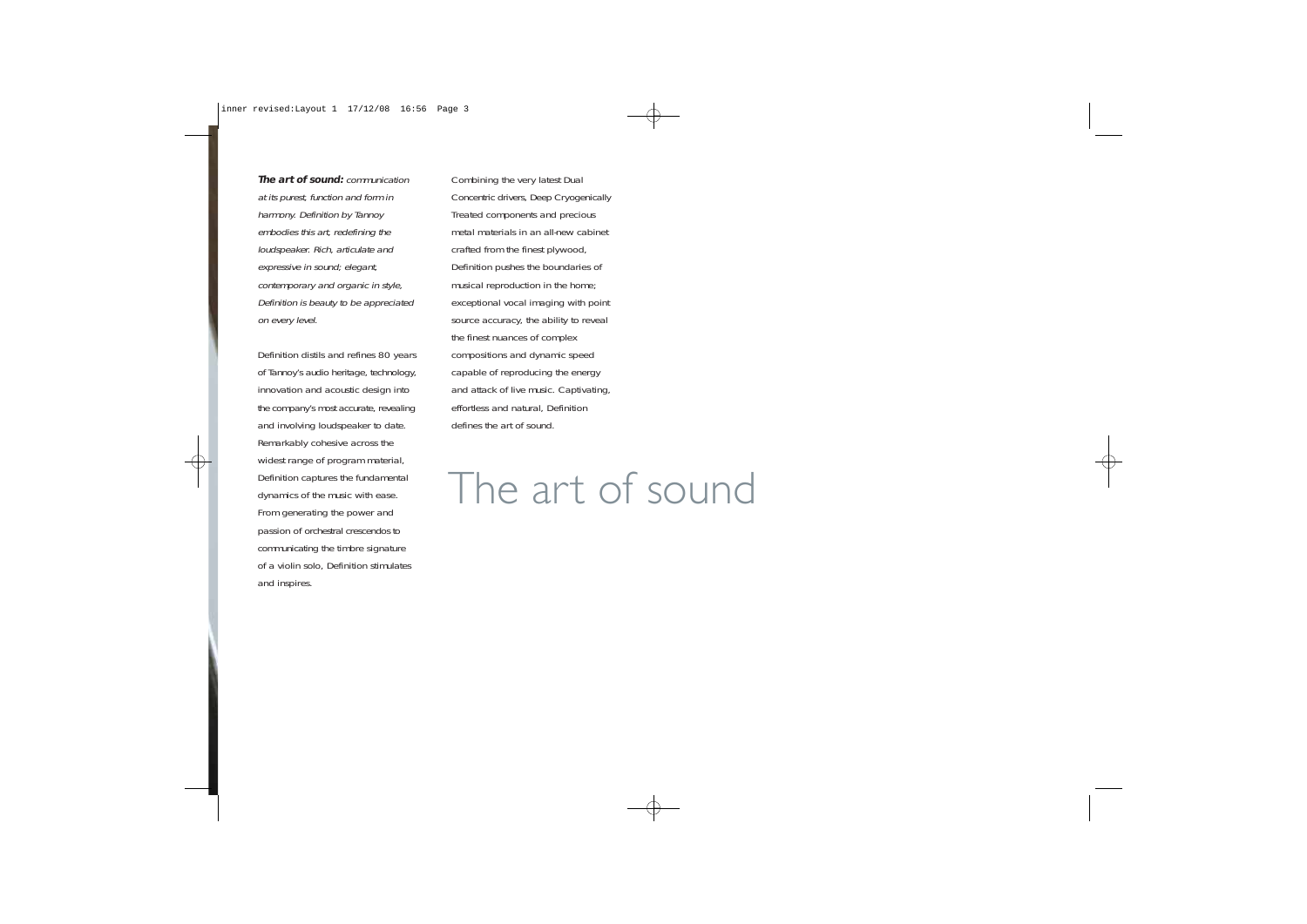Fluid lines, the highest quality fittings and an exquisite deep lustre finish mark Definition as one of the most aesthetically accomplished loudspeakers available today. Ambitious and contemporary, the precise curve on the extensively braced plywood cabinet is a result of extensive acoustic testing. This eliminates traditional loudspeaker colourations and enhances the speed and dynamic detailing of musical presentation. The result is a sumptuously curved form derived from precise acoustic function.

Incorporating textures, colours and finishes inspired by high-end furniture design, the seamless creative execution makes Definition the loudspeaker of choice for those who appreciate truly elegant design. The distinctive but meticulously integrated aluminium trim, discrete Tannoy branding and invisible magnetic grille fixings further enhance the clean architectural lines. Available in deep-lustre black, cherry or dark walnut real wood veneer, each Definition cabinet is hand-finished to the highest bespoke standards. Visually stunning and effortlessly sophisticated throughout, definition stimulates the senses, defines the sound of art.

### Definition of art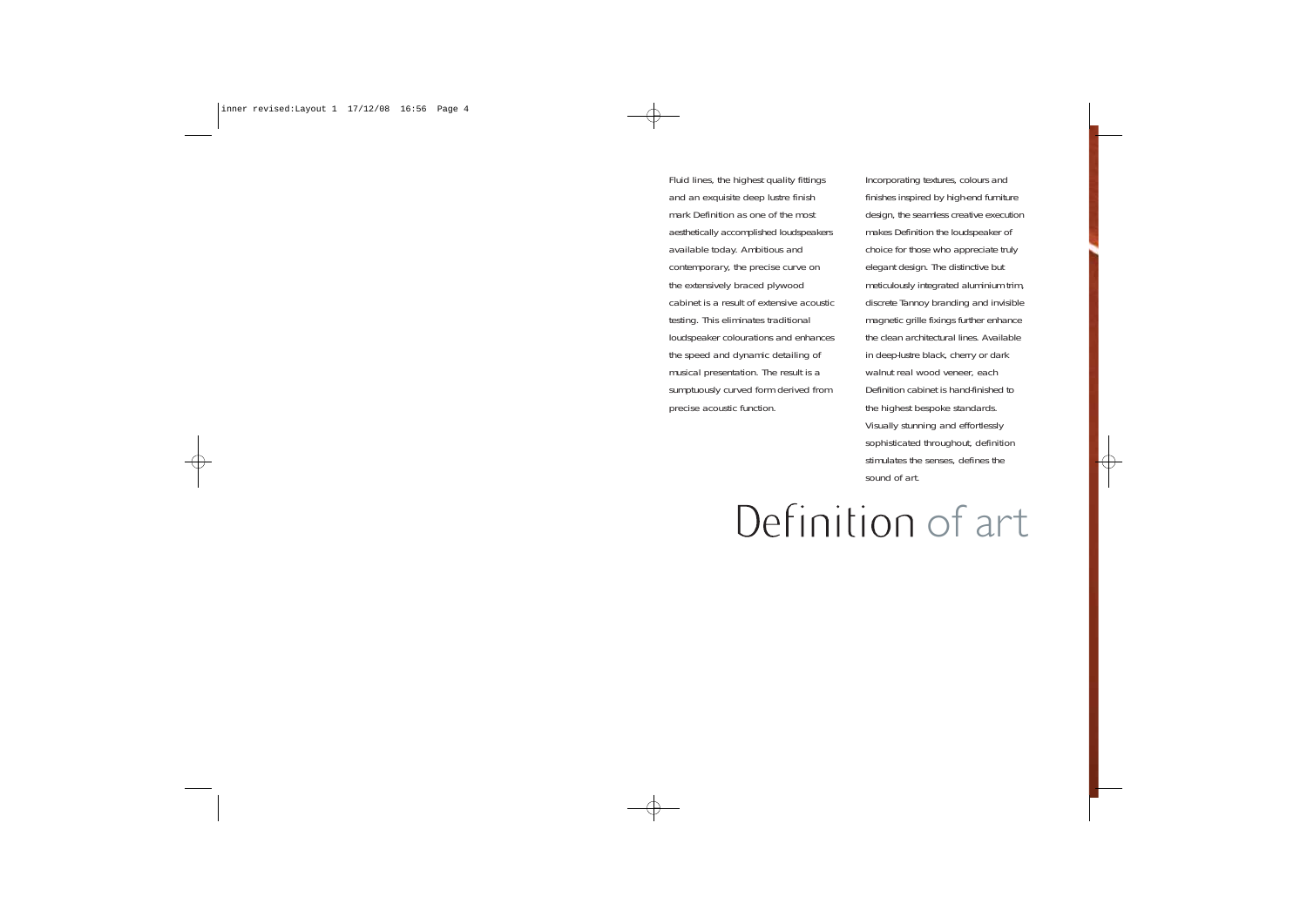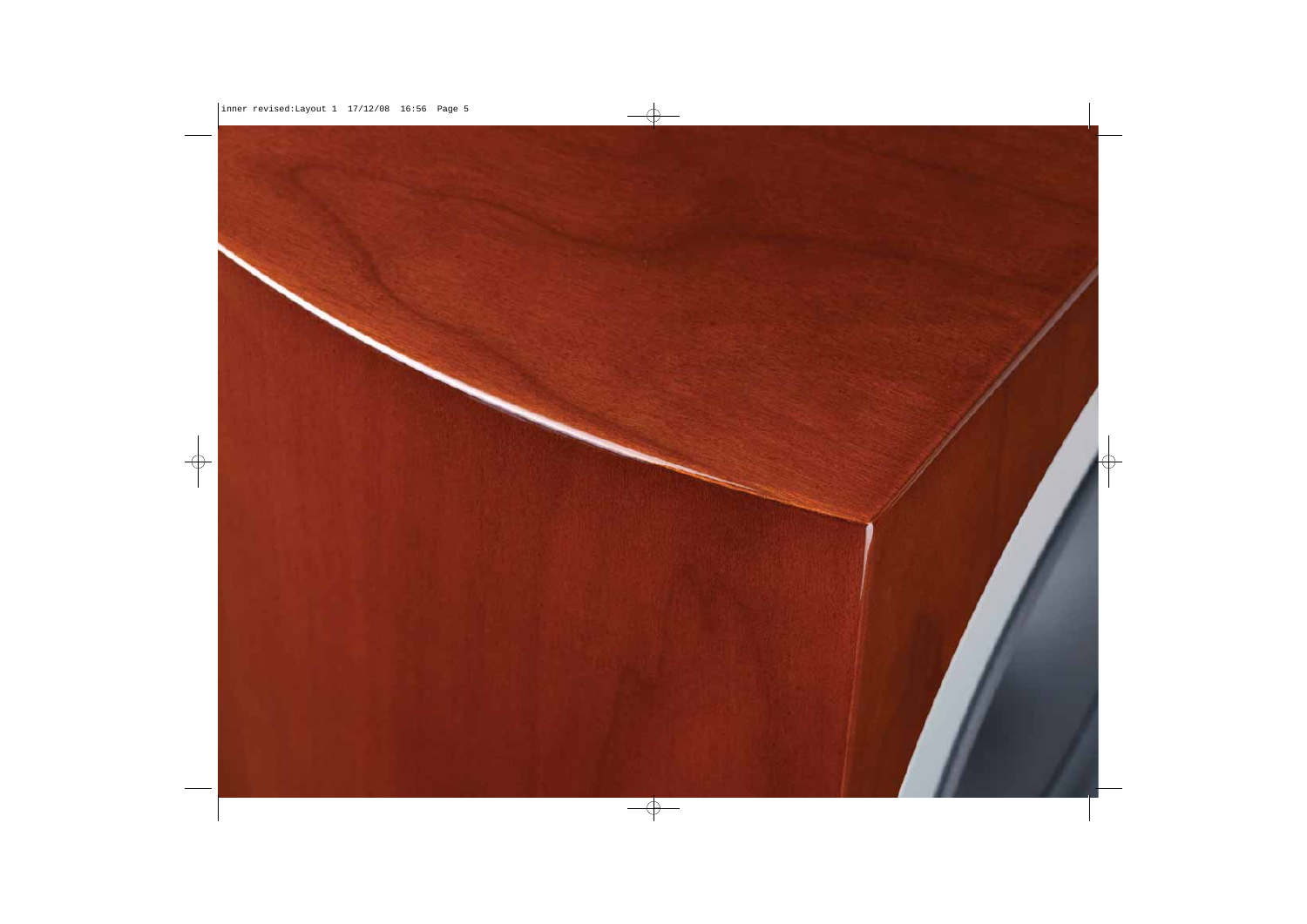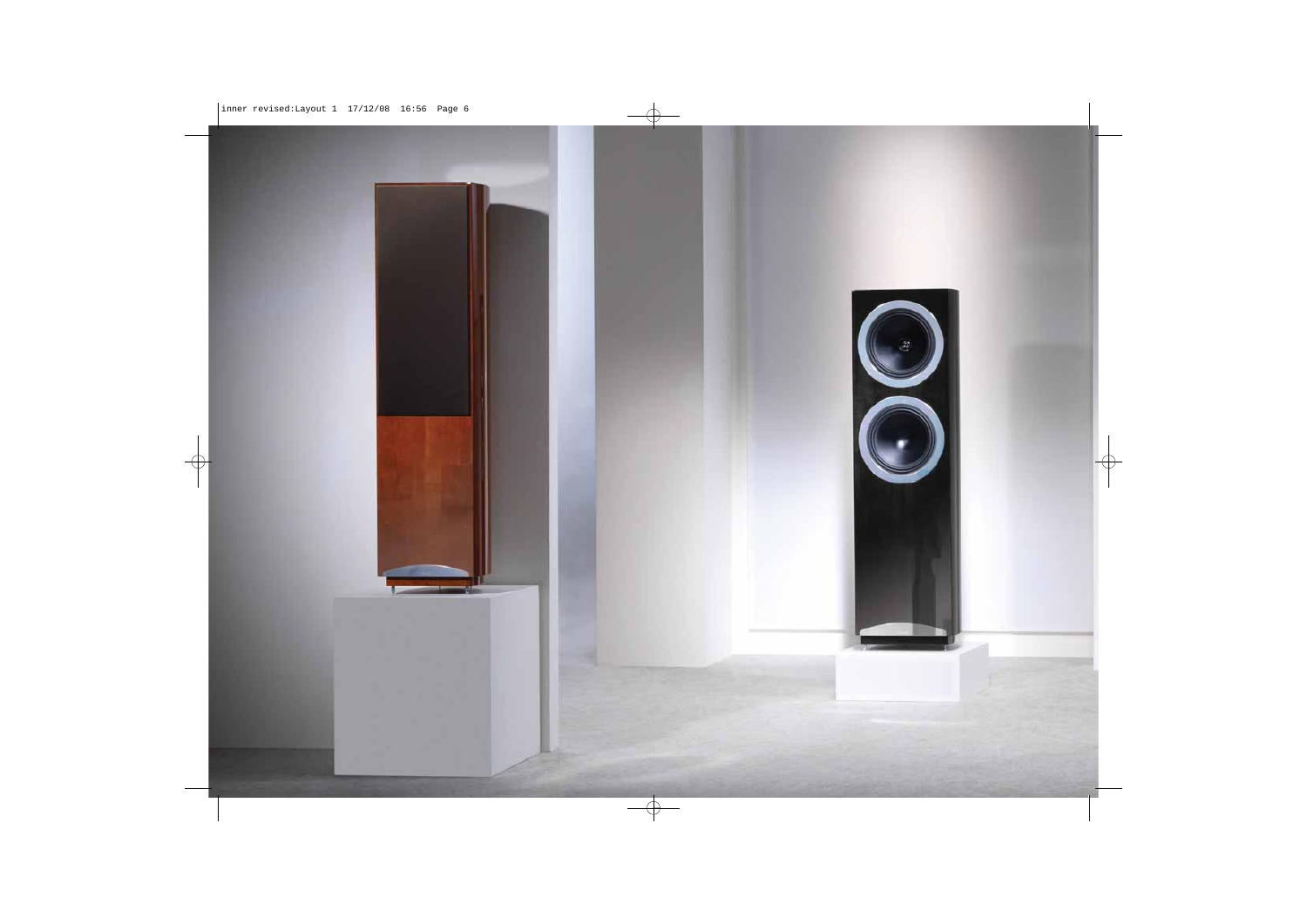

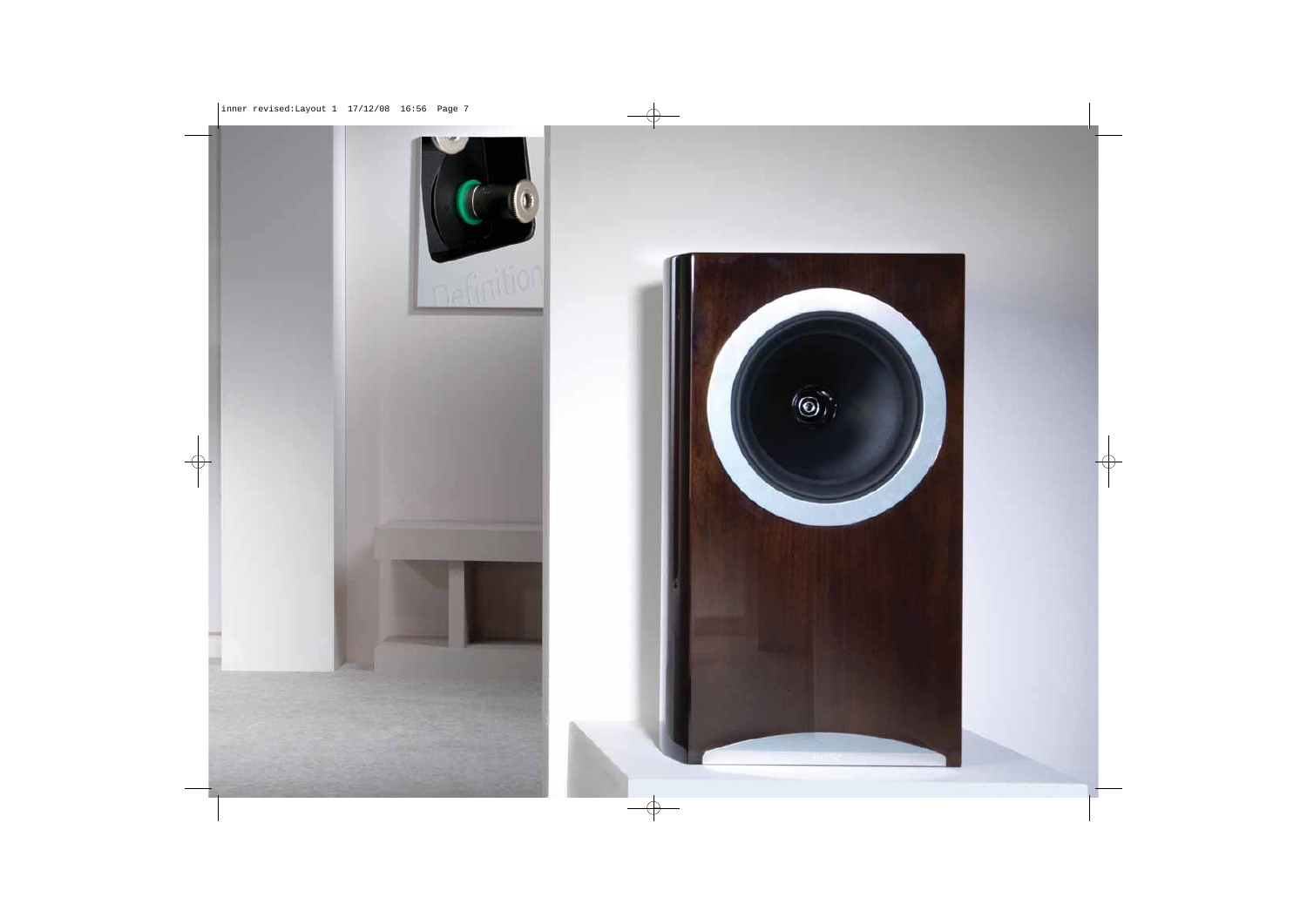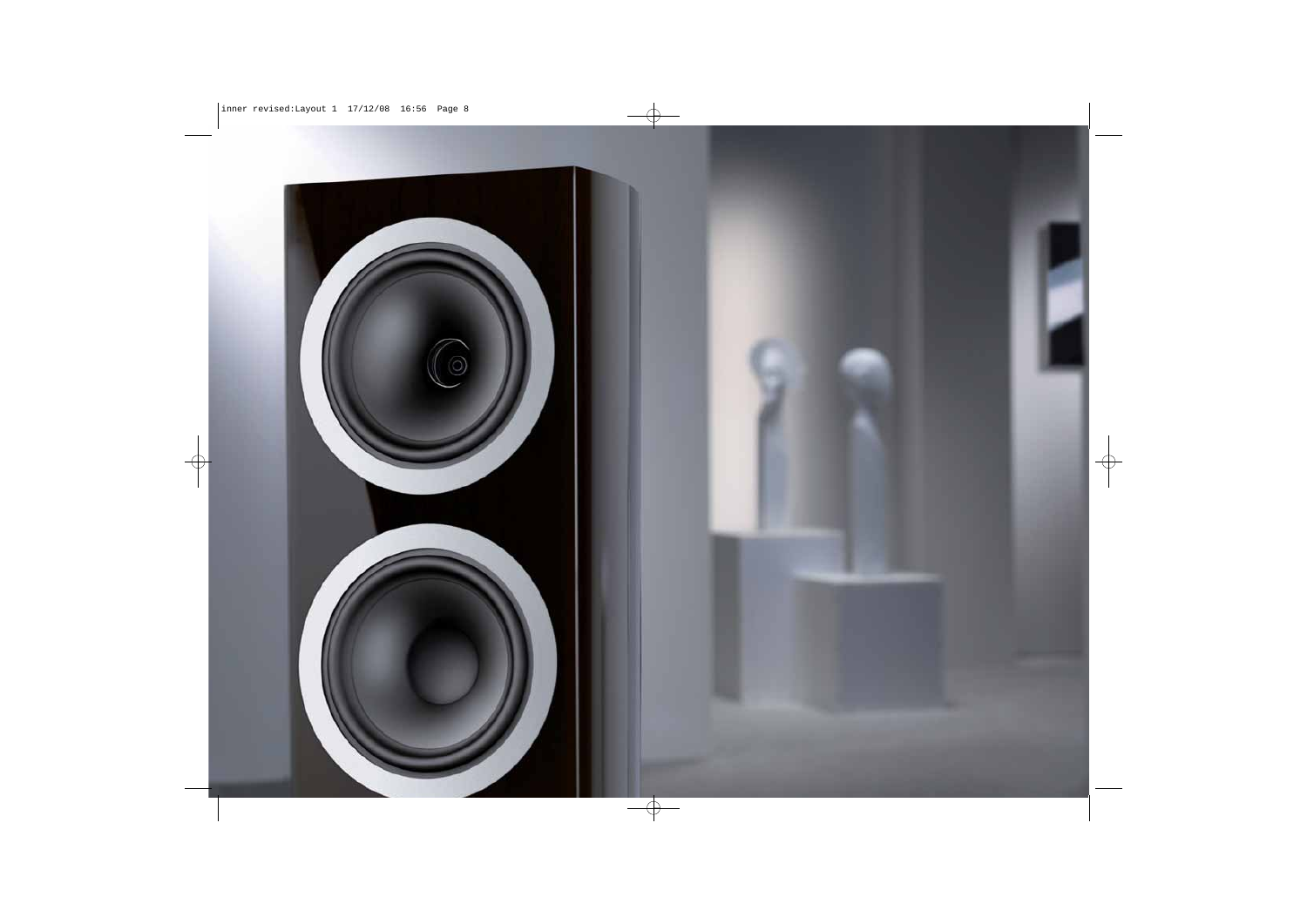For over eight decades Tannoy's renowned expertise in loudspeaker technology and acoustic engineering has enthralled audiophiles and music lovers the world over. Distilled, refined and perfected for Definition, the series incorporates a wealth of high-tech features, innovative materials and cutting edge engineering to enhance the music experience.

#### **Trapezoid cabinet with DMT™**

The new curved cabinets are constructed from the finest grade plywood specifically chosen for its natural acoustic properties; manufactured from birch grown slowly in cold regions of the world and selected for its denser quality. The complex parabolic curve reduces resonances and internal reflections, improving mid-band clarity and greatly enhancing micro detailing. A special bracing mechanism, incorporating Tannoy's Differential Material Technology (DMT), rigidly couples the driver / enclosure interface, further improving Definition's accuracy in instrumental timbre.

#### **Dual Concentric™ Drivers**

Definition's 200mm and 250mm Dual Concentric drive units are derived from Tannoy's distinguished, high-end Prestige series loudspeakers and incorporate features from Tannoy's highly acclaimed studio monitors. Positioning the tweeter at the centre of the rigid multi-fibre low frequency cone offers outstanding time coherence and true point source articulation with zero energy loss through the crossover region. With the superior dynamic drive and high power handling of this latest Dual Concentric driver, Definition encompasses Tannoy's most formidable proprietary technology to date**.**

Sound of art

#### **WideBand™ Tweeter**

Each Definition tweeter incorporates the very latest evolution of Tannoy's WideBand technology. The ultra-rigid titanium high frequency dome is driven by a pure neodymium magnet assembly that is firmly coupled to the rear acoustic cavity. Characterised by extremely low colouration and an even frequency response out to over 35kHz, Definition's WideBand Tweeter allows music to scale naturally into the room with exceptional detailing across a class-leading soundstage.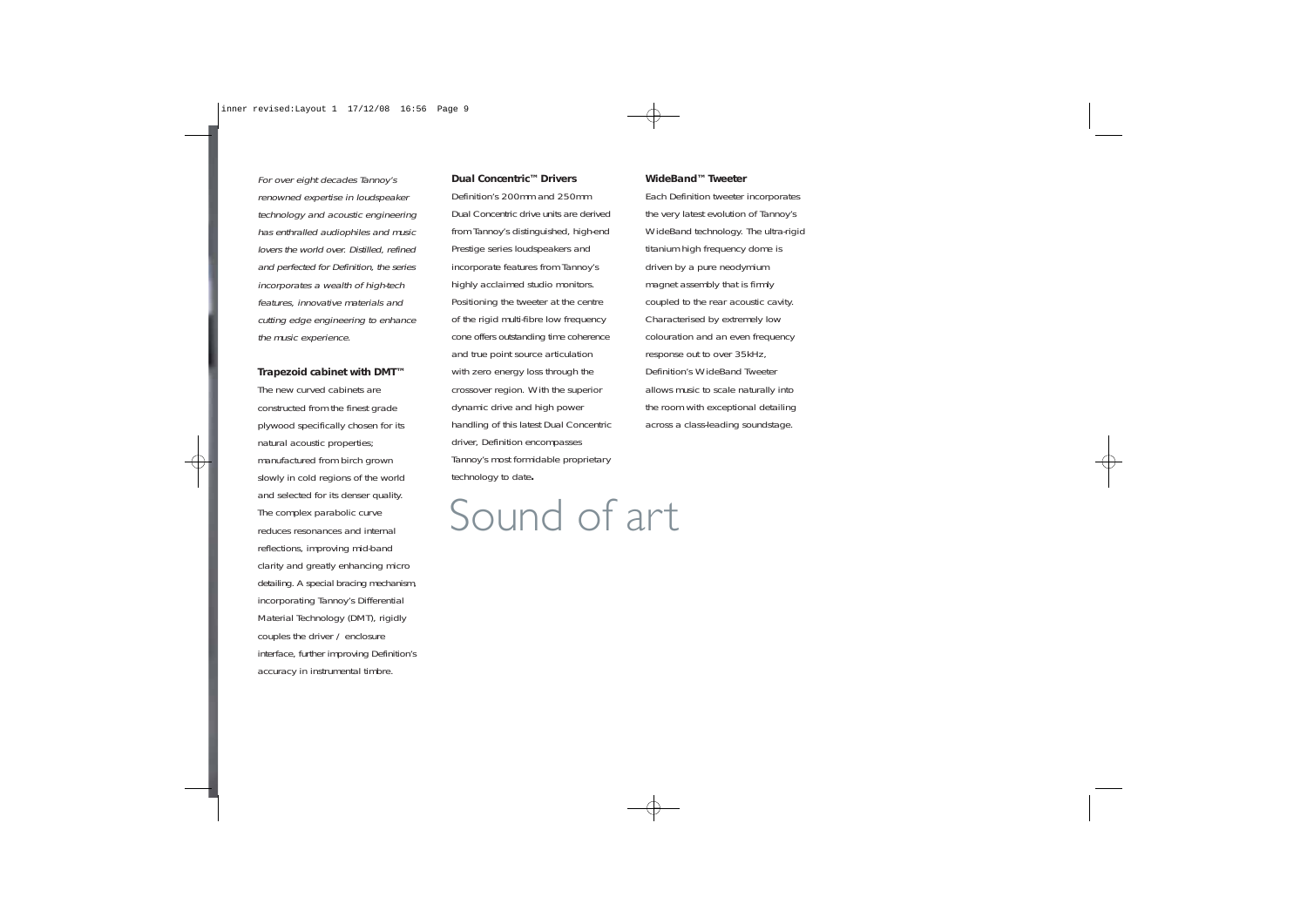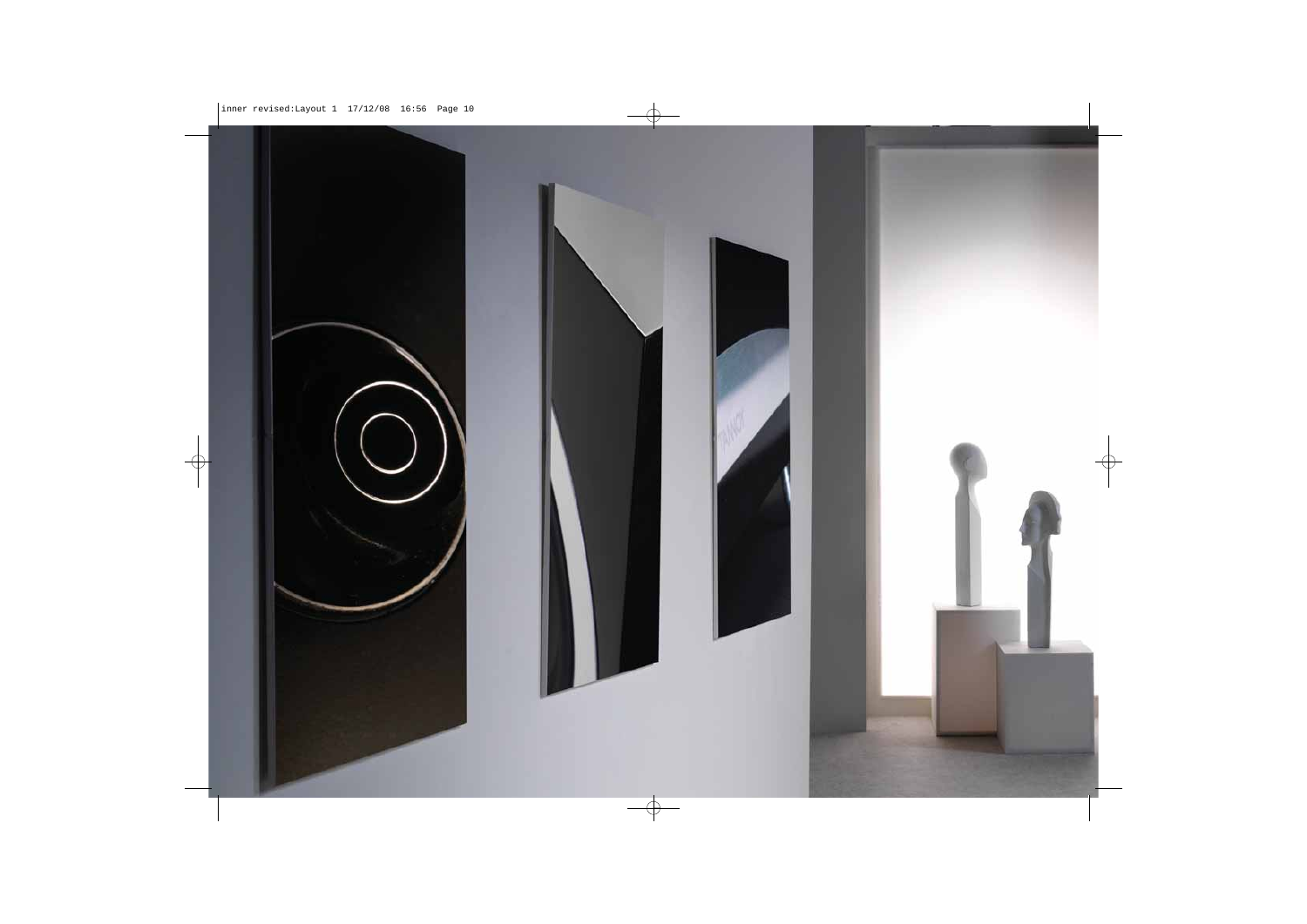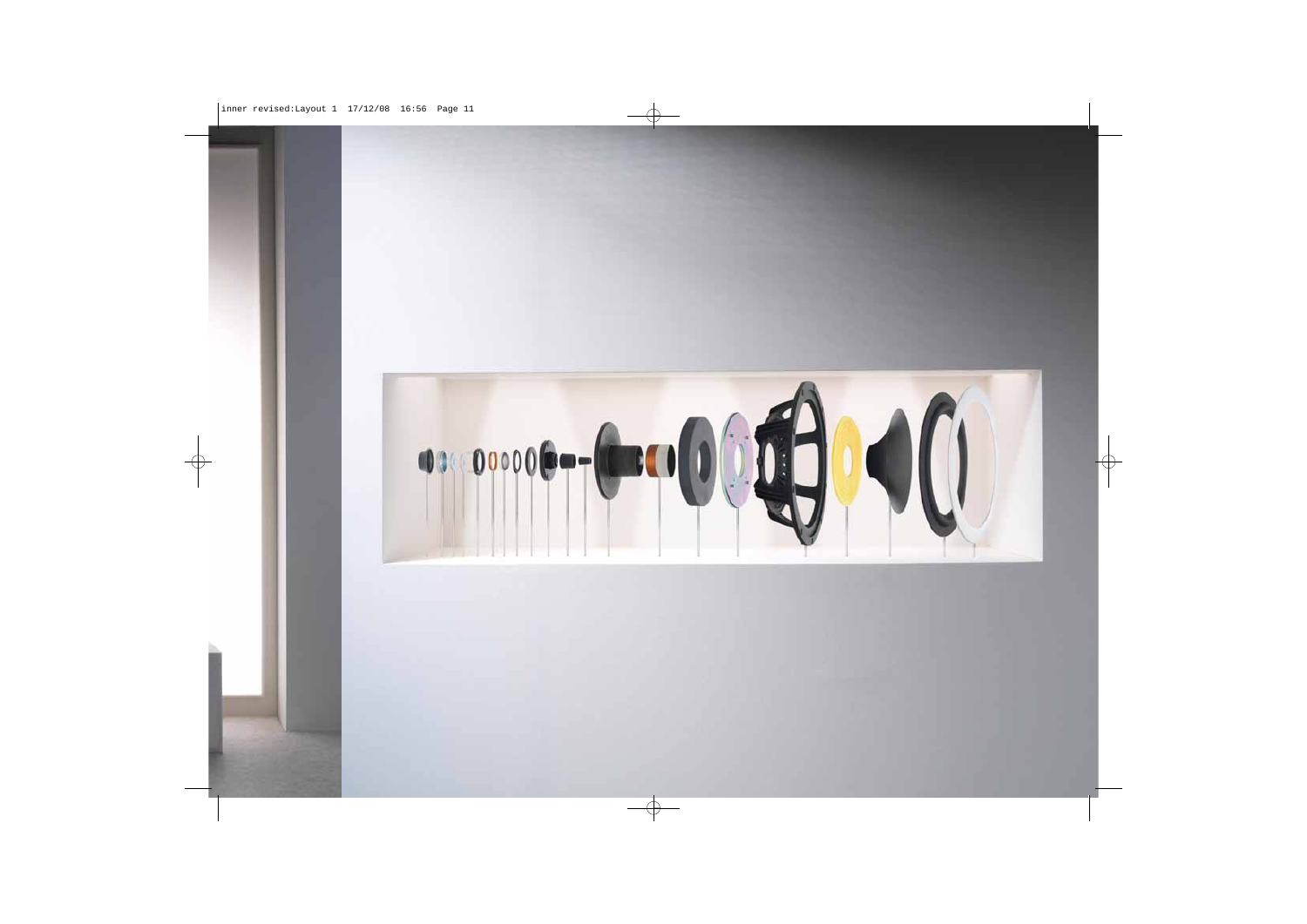#### **Audiophile Crossover**

High-end components and a 'simple, straight' philosophy combine to create a crossover with an ultra-clean signal path. Low loss laminated core inductors ensure optimum low frequency performance while the high frequency network's audiophile-grade polypropylene capacitors are acoustically damped using the Tannoy DMT material. The Definition crossover sets the benchmark for signal integrity, reproducing music with all the articulation and intelligibility of the original performance.

#### **Deep Cryogenic Treatment**

The entire crossover assembly is subject to revolutionary Deep Cryogenic Treatment (DCT), achieving unparalleled gains in resolution and creating a more natural, cohesive sound. Using a proprietary process, the Definition crossover is super-cooled to minus 190 degrees Celsius and returned to room temperature over a controlled period. This permanently reduces internal stresses in the microstructure of the crossover components, leading to better signal transfer and superior resolution of fine detail.

### Defining the art of sound

#### **Precious metal components**

Silver-plated, high purity oxygen-free copper internal wiring is used exclusively throughout the Definition loudspeaker. The OFC cable offers substantial gains in signal transfer and the silver-plating affords unsurpassed high frequency signal transfer in the 'skin' region of each conductor. The substantial, WBT™ electro-plated brass speaker terminals ensure effective coupling and high current signal transfer from the widest range of external loudspeaker cables.

#### **Bi-wire Terminals with Grounding**

Tannoy's unique fifth speaker terminal electrically grounds the driver chassis, dramatically reducing radio frequency interference circulating in most hi-fi audio systems. Eliminating this RF 'noise' in Definition reaps considerable benefits in midrange clarity and further opens up the soundstage throughout the presence region for truly expressive music presentation.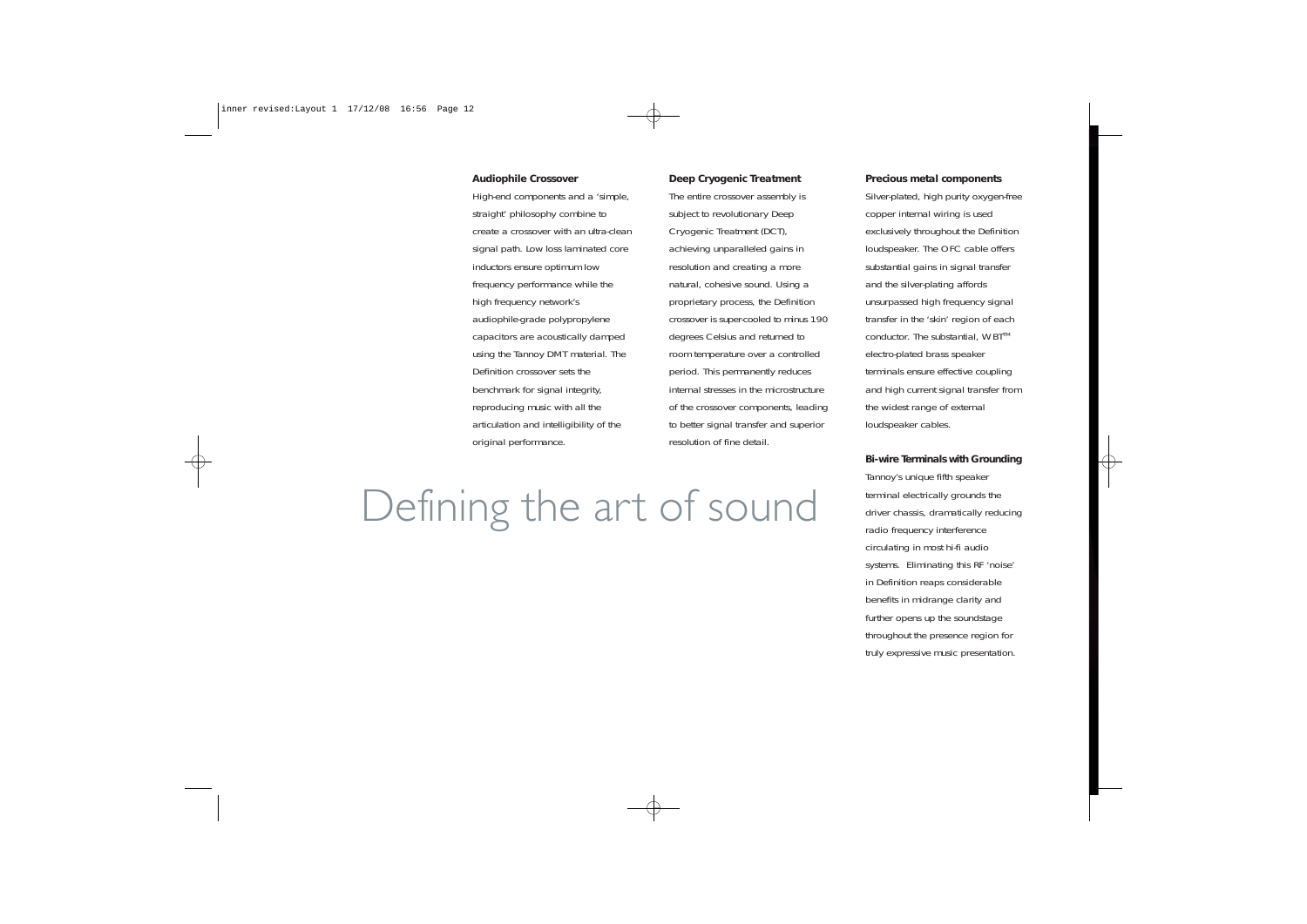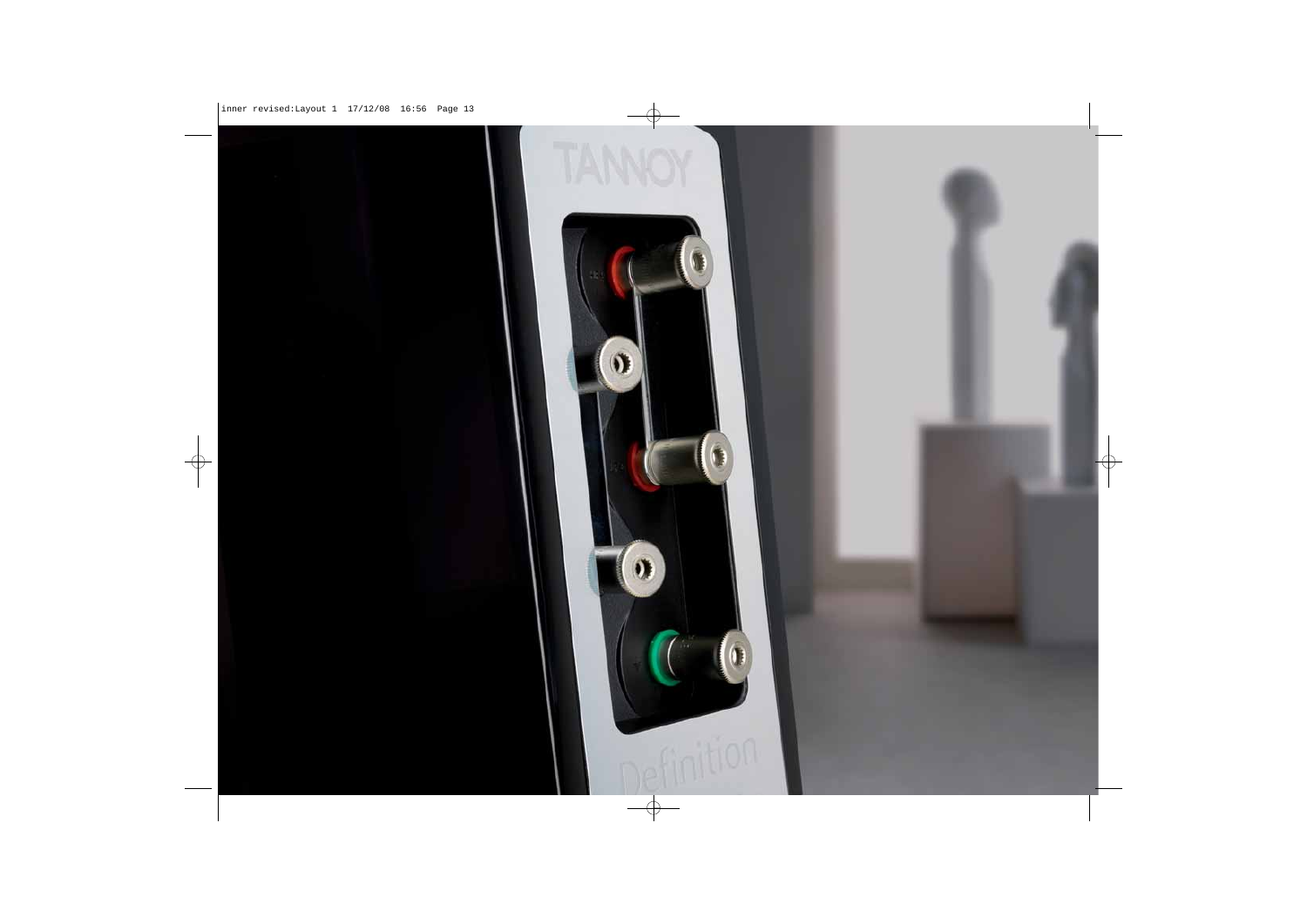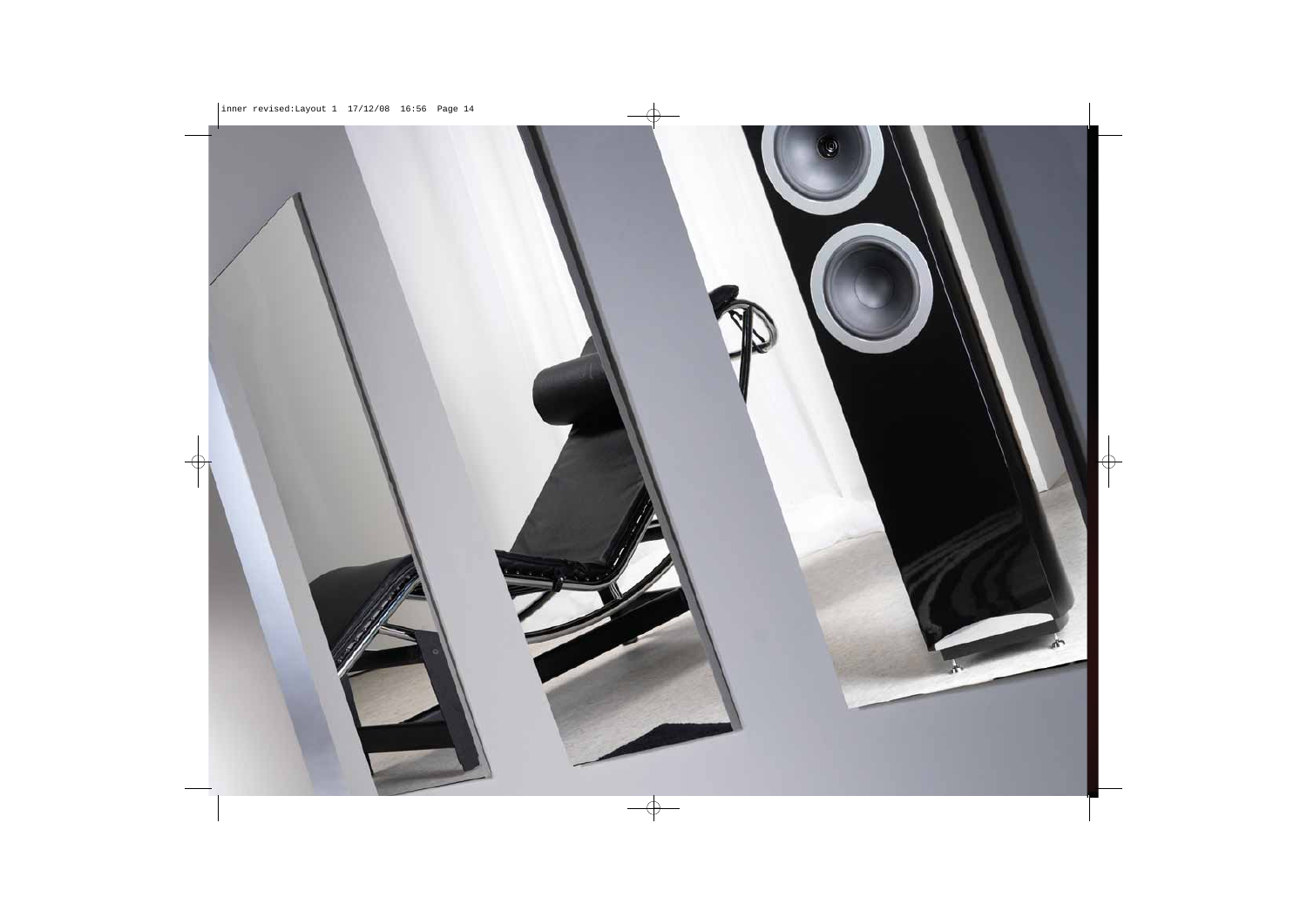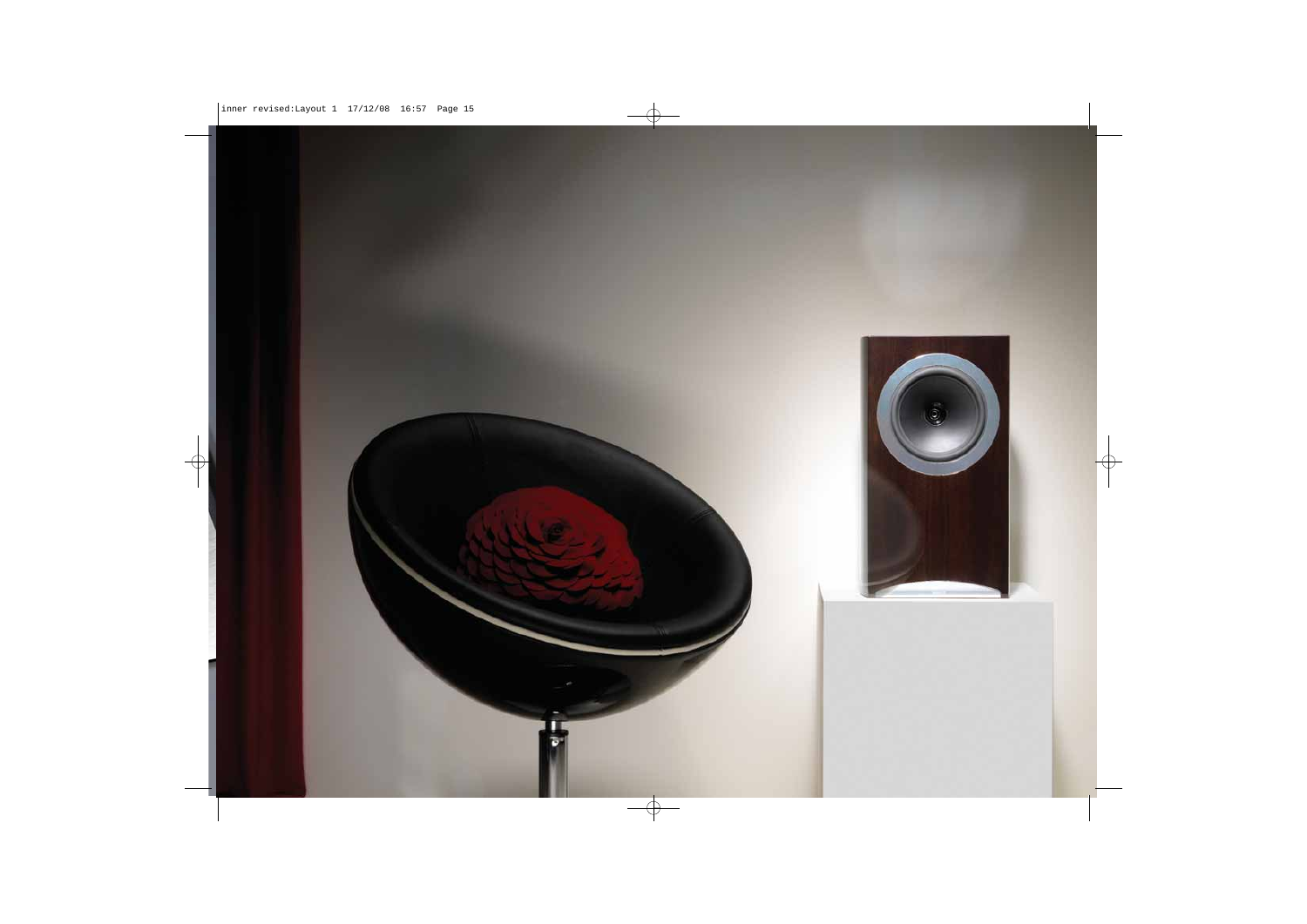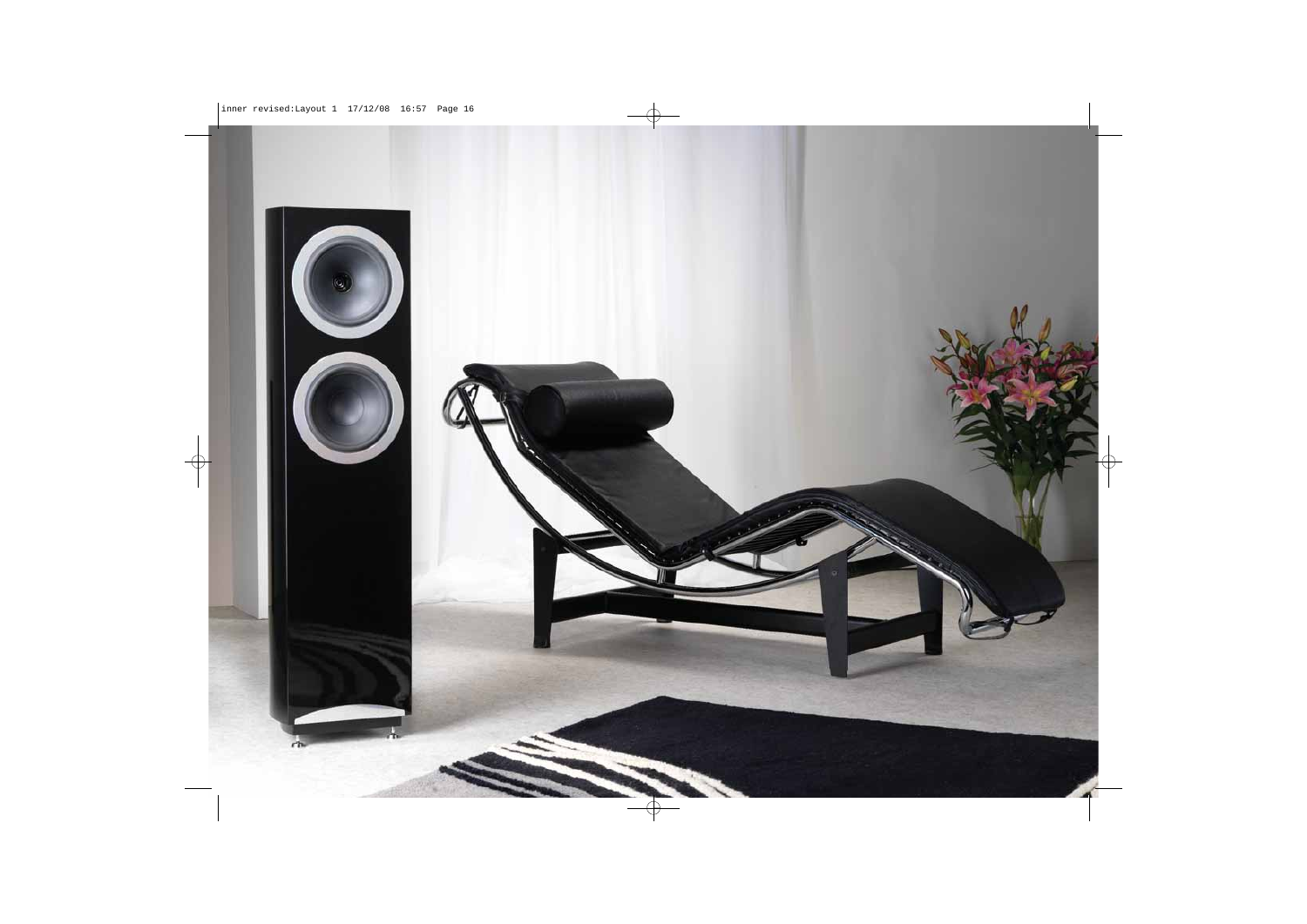| Specification                              | DC8                                                                                                     | DC8 T                                                                                                   | <b>DC10 T</b>                                                                                                                  |
|--------------------------------------------|---------------------------------------------------------------------------------------------------------|---------------------------------------------------------------------------------------------------------|--------------------------------------------------------------------------------------------------------------------------------|
| PERFORMANCE                                |                                                                                                         |                                                                                                         |                                                                                                                                |
| Recommended amplifier power<br>(Watts RMS) | $30 - 175$                                                                                              | $30 - 200$                                                                                              | $30 - 250$                                                                                                                     |
| Continuous power handling<br>(Watts RMS)   | 87                                                                                                      | 100                                                                                                     | 125                                                                                                                            |
| Peak power handling (Watts)                | 350                                                                                                     | 400                                                                                                     | 500                                                                                                                            |
| <b>Sensitivity</b> (2.83 Volts $@$ 1m)     | 88dB                                                                                                    | 89dB                                                                                                    | 92dB                                                                                                                           |
| Nominal Impedance (Ohms)                   | 8                                                                                                       | 8                                                                                                       | 8                                                                                                                              |
| <b>Frequency response (-6dB)</b>           | $42Hz - 35kHz$                                                                                          | $33Hz - 35kHz$                                                                                          | $30Hz - 35kHz$                                                                                                                 |
| <b>Dispersion</b> (degrees conical)        | 90                                                                                                      | 90                                                                                                      | 90                                                                                                                             |
| <b>DRIVE UNITS</b>                         |                                                                                                         |                                                                                                         |                                                                                                                                |
| Dual Concentric™ high frequency            | 25mm (1") Titanium dome<br>with Tulip WaveGuide™                                                        | 25mm (1") Titanium dome<br>with Tulip WaveGuide™                                                        | 25mm (1") Titanium dome<br>with Tulip WaveGuide™                                                                               |
| Dual Concentric™ low frequency             | 200mm (8") treated paper<br>pulp cone with rubber<br>surround.<br>44mm (1.75") edge<br>wound voice coil | 200mm (8") treated paper<br>pulp cone with rubber<br>surround.<br>44mm (1.75") edge<br>wound voice coil | 250mm (10") treated paper<br>pulp cone with twin roll<br>impregnated fabric surround.<br>44mm (1.75") edge<br>wound voice coil |
| Bass Driver                                |                                                                                                         | 200mm (8") treated paper<br>pulp cone with rubber<br>surround.<br>44mm (1.75") edge<br>wound voice coil | 250mm (10") treated paper<br>pulp cone with twin roll<br>impregnated fabric surround.<br>44mm (1.75") edge<br>wound voice coil |
| CROSSOVER                                  |                                                                                                         |                                                                                                         |                                                                                                                                |
| <b>Crossover frequency</b>                 | 1.5kHz                                                                                                  | 250Hz, 1.5kHz                                                                                           | 200Hz, 1.4kHz                                                                                                                  |
| <b>Crossover Type</b>                      | Passive low loss<br>2nd order LF, 1st order HF<br>Deep Cryogenically Treated                            | Passive low loss<br>2nd order LF, 1st order HF<br>Deep Cryogenically Treated                            | Passive low loss<br>2nd order LF, 1st order HF<br>Deep Cryogenically Treated                                                   |
| <b>CONSTRUCTION</b>                        |                                                                                                         |                                                                                                         |                                                                                                                                |
| Enclosure type                             | Rear ported                                                                                             | Rear ported                                                                                             | Rear ported                                                                                                                    |
| Volume                                     | 19L (0.67 cu. ft.)                                                                                      | 43L (1.52 cu. ft.)                                                                                      | 76L (2.68 cu. ft.)                                                                                                             |
| Dimensions (H x W x D)<br>excl grille      | 470 x 271 x 260mm<br>$(18.5 \times 10.7 \times 10.2)$                                                   | 1025 x 271 x 260mm<br>$(40.4 \times 10.7 \times 10.2)$                                                  | 1125 x 339 x 320mm<br>$(44.3 \times 13.4 \times 12.6)$                                                                         |
| Weight                                     | 10kg (22.05lbs)                                                                                         | 21kg (46.29lbs)                                                                                         | 34.5kg (76.06lbs)                                                                                                              |
| Finish                                     | High gloss black<br>High gloss cherry<br>High gloss dark walnut                                         | High gloss black<br>High gloss cherry<br>High gloss dark walnut                                         | High gloss black<br>High gloss cherry<br>High gloss dark walnut                                                                |

Tannoy United Kingdom T: 00 44 (0) 1236 420199 E: enquiries@tannoy.com

Tannoy North America T: 00 1 (519) 745 1158 E: inquiries@tannoyna.com

Tannoy Deutschland T: 00 49 (180) 1111 881 E: anfragen@tannoy.com

Tannoy France T: 00 33 (0)1 7036 7473 E: ventes@tannoy.com

### tannoy®com

Tannoy adopts a policy of continuous improvement and product specification is subject to change.